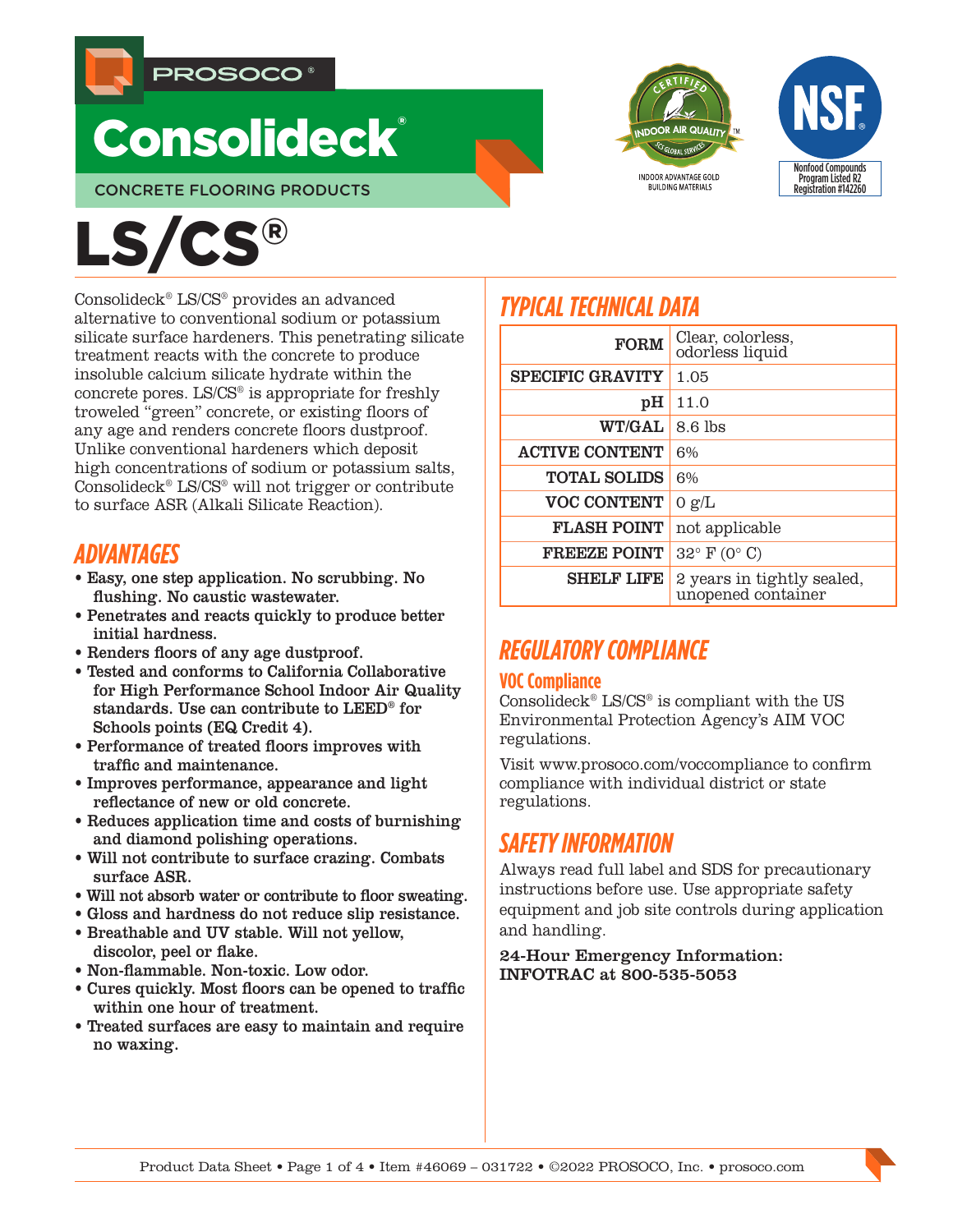# **Product Data Sheet Consolideck® LS/CS®**

# *PREPARATION*

Protect people, vehicles, property, plants and all surfaces not designated to receive LS/CS® from the product, splash and wind drift. Use polyethylene or other proven protective material.

New Concrete: LS/CS<sup>®</sup> may be applied to freshly placed concrete after final finishing and installation of the control joints. Remove soft cut saw debris before application.

**Existing Concrete:** Though LS/CS<sup>®</sup> may be applied to existing, cured concrete of any age, Consolideck<sup>®</sup> LS® may be a better choice. Contact PROSOCO at 800-255-4255 for recommendations.

Surfaces must be clean and structurally sound. Remove all foreign materials including bond breakers, curing agents, surface grease and oil, and construction debris using the appropriate PROSOCO surface prep cleaner.

For blanket cured concrete, clean the surface with an auto scrubber and Consolideck® PreKlean immediately as the blankets are being removed. For best results, do not allow surface salts to dry on the concrete as the blankets are being removed.

Do not apply to surfaces which are frozen, dirty or have standing water. Surfaces must be clean, dry and absorbent. Test surface absorbency with a light water spray; surfaces designated for treatment should wet uniformly. If the surface does not wet uniformly, use the appropriate PROSOCO surface preparation cleaner or a mechanical process to remove remaining surface contaminants.

Follow the appropriate cleaner with thorough water rinsing. If a d-limonene based cleaner/stripper is used, clean treated surfaces with PROSOCO's Cleaner/Degreaser and rinse thoroughly.

Acid-stained concrete must be thoroughly neutralized and rinsed prior to application.

Application may begin as soon as prepared surfaces are dry and free of ponded water.

## **Surface and Air Temperatures**

Temperatures for application should be 40–100°F  $(4-38°C)$ .

## **Equipment**

Apply with low pressure sprayer or microfiber pad. Fit sprayers with a 0.5 gpm (gallon per minute) spray tip.

## **Storage and Handling**

Store in a cool, dry place. Always seal container after dispensing. Do not alter or mix with other chemicals. Published shelf life assumes upright storage of factory-sealed containers in a dry place. Maintain temperatures of 40–100°F (4–38°C). If product freezes, allow to thaw and mix well. Do not double stack pallets. Dispose of in accordance with local, state and federal regulations.

# *APPLICATION*

Read "Preparation" and the Safety Data Sheet before use. ALWAYS TEST a small area of each surface to confirm suitability, coverage rate and desired results before beginning overall application. Test with the same equipment, recommended surface preparation and application procedures planned for general application. Let surface dry thoroughly before inspection.

Pre-testing will confirm suitability of surface preparation and application procedures proposed for general application, and will also determine the average coverage rates to be maintained over the entire project.

## **Dilution & Mixing**

Do not dilute or alter. Use as supplied.

# **Typical Coverage Rates**

Variations in concrete quality, porosity, job site conditions, temperature and relative humidity will affect coverage rates and drying times. Calculate the target coverage rate by testing a representative section of the prepared surface using the published application instructions.

#### Estimated Coverage Rates

The following coverage rates are offered for estimating only. See below for instructions on calculating project-specific target coverage rates.

Freshly Placed, Uncured, Steel Troweled Concrete • 300–800 sq.ft.(28–74 sq.m.) per US gal

Steel Troweled; Ground/Honed; and Polished Concrete • 300–700 sq.ft. (28–56 sq.m.) per US gal

Calculating Project-Specific Target Coverage Rate

- 1. Prepare the test section in accordance with "Preparation" information above. Surfaces must be clean, dry and absorbent. Surfaces should wet uniformly.
- 2. Add 1-gallon of LS/CS® to a clean, pumpup sprayer. Apply according to Application Instructions steps #1–3 for the appropriate floor type. Repeat as necessary to determine correct rate of application.
- 3. Measure the test area to establish the target coverage rate per gallon.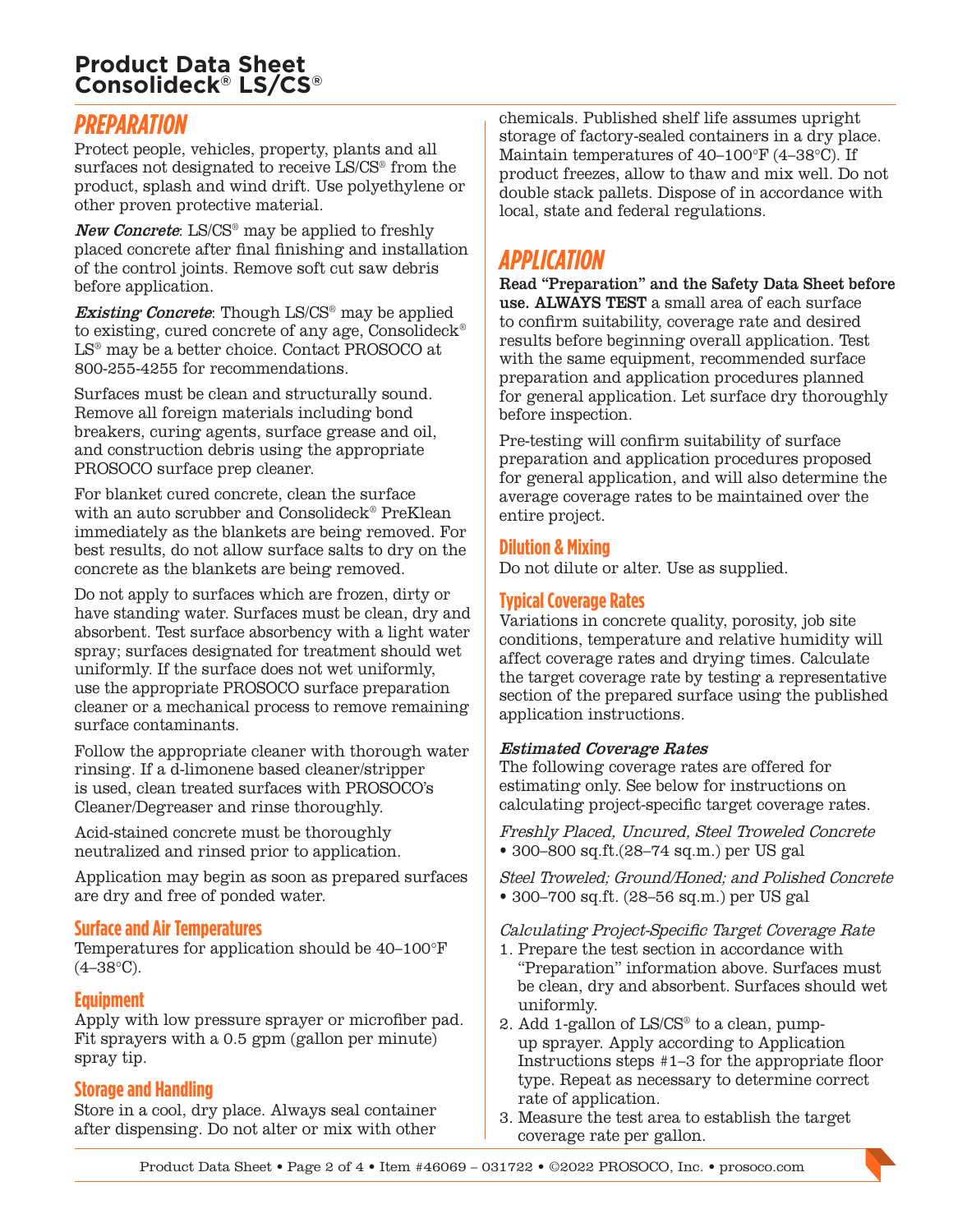# **Product Data Sheet Consolideck® LS/CS®**

## **Application Instructions**

NOTE: Allowing excess material to puddle on the floor will extend dry times and create white residues which must be removed immediately. Call 800-255-4255 for removal instructions.

#### Freshly Placed, Uncured Steel-Troweled Concrete

- 1. After final finishing, soft cut control joints. Clean concrete of any dirt, residue or debris.
- 2. Using a low pressure sprayer, apply a single coat sufficient to wet the surface without producing puddles. Use a clean microfiber pad to spread product evenly and ensure uniform wetting. Avoid spreading once drying begins. Scrubbing is not necessary. If surfaces dry immediately, apply more product. Surface should remain wet for 5–10 minutes. Adjust rate of application to eliminate puddles.
- 3. Allow treated surfaces to dry.
- 4. Immediately apply the specified curing compound or initiate the specified curing procedure.
- 5. When curing is complete, use an automatic floor scrubber equipped with cleaning pads or brushes appropriate for removal of accumulated construction soiling and surface residues. Avoid pads or brushes which may damage the finished floor. This will further enhance the sheen produced by LS/CS®.

#### Cured, Steel Troweled Concrete

For blanket-cured concrete, clean the surface using an auto scrubber and Consolideck® PreKlean as blankets are removed. See Preparation for specific instructions.

1. Surface must be clean, dry and absorbent, and must wet uniformly. Test surface absorbency with a light water spray. To slow dry times in hot, dry

weather conditions, lightly pre-wet the concrete with fresh water and allow any standing water to evaporate.

- 2. Using a low pressure sprayer, apply a single coat sufficient to wet the surface without producing puddles. Use a clean microfiber pad to spread product evenly and ensure uniform wetting. Avoid spreading once drying begins. Scrubbing is not necessary. If surfaces dry immediately, apply more product. Surface should remain wet for 5–10 minutes. Adjust rate of application to eliminate puddles.
- 3. Allow treated surfaces to dry.
- 4. Remove dried powder residue using stiff broom, power sweeper or floor scrubbing machine.
- 5. For immediate, enhanced shine, buff or burnish the dry concrete surface in both directions using an orbital floor machine or burnisher equipped with an appropriate polishing pad. This is a dry buffing operation.

# Cured, Ground/Honed Concrete

- 1. Sand, level or grind the concrete surface with a floor sander, orbital floor machine or diamond grinder, as needed, to achieve desired exposure. Remove all dust and debris with a floor scrubbing machine and fresh water. Allow wet surfaces to dry. Surfaces must be clean and dry.
- 2. Using a low pressure sprayer, apply a single coat sufficient to wet the surface without producing puddles. Use a clean microfiber pad to spread product evenly and ensure uniform wetting. Avoid spreading once drying begins. Scrubbing is not necessary. If surfaces dry immediately, apply more product. Surface should remain wet for 5–10 minutes. Adjust rate of application to eliminate puddles.

# *BEST PRACTICES*

Surfaces to be treated must be clean, dry and absorbent. For blanket cured concrete, clean the surface with an auto scrubber and Consolideck<sup>®</sup> PreKlean immediately as the blankets are being removed. For best results, do not allow surface salts to dry on the concrete as the blankets are being removed.

If the desired surface finish requires mechanical removal of the top layer of cement paste, best results are achieved by sanding or grinding the cured concrete surface to achieve a 50–200 grit finish before applying LS/CS®. The increased surface density which  $LS/CS<sup>®</sup>$  provides will make further sanding, grinding or diamond polishing proceed faster.

Spray applicators equipped with 0.5 gpm (gallon per minute) fan spray tip have proven effective for application of this product.

Consolideck® LS/CS® is suitable for use with wet or dry grinding and polishing procedures. Wastewater generated by wet grinding or polishing procedures should be collected and disposed of properly.

Use Consolideck® DailyKlean as part of a comprehensive maintenance program that includes deep cleaning with Consolideck® LSKlean.

For concrete floors regularly maintained with auto scrubbers, see Consolideck® DailyKlean ULTRA 15 or DailyKlean ULTRA 30 for easy dilution. The same ease of dilution is available for deep cleaning with Consolideck® LSKlean ULTRA 15 and LSKlean ULTRA 30.

Never go it alone. If you have problems or questions, contact your local PROSOCO distributor or field representative. Or call PROSOCO technical Customer Care at 800-255-4255.